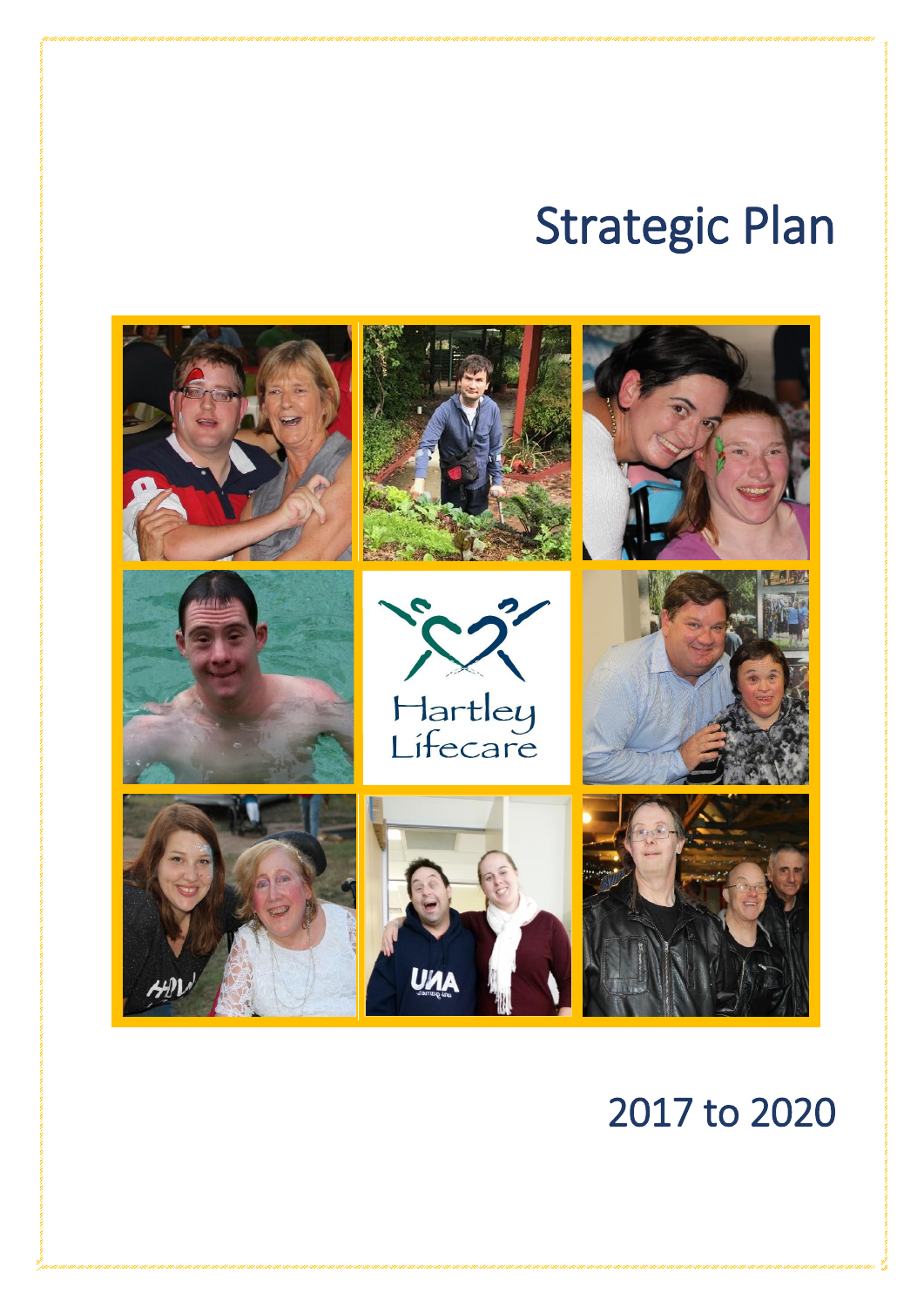## People with disability have **Our Purpose** People with disability have<br>opportunities to live their best life

Established in 1962, Hartley Lifecare (Hartley) is a Canberra-based not-for-profit organisation providing supported accommodation for people with disability, their families and carers. Originally established to provide a learning facility and therapy support service for children and adults, Hartley has grown extensively to support clients in 32 homes across the ACT. During the last 6 decades families have continued to rely on and trust Hartley to deliver high quality, person centred support. This is reinforced by our family governance approach and a strong connection to the people who form part of our organisation - our clients, their families, our Board, staff, volunteers and the local community. As we move toward 2020, Hartley will continue to maintain and build upon these strong foundations, ensuring that our clients and their families have opportunities to live their best life.

## **Operating** environment

## • Internal and external influences

In March 2017, the ACT Government completed its staged withdrawal from the provision of disability supported accommodation across the ACT. This process took 3 years and was a major change in the way services are now provided to people with disability. As part of this process, Hartley was chosen by individuals and their families to transition 9 houses from Disability ACT, increasing the number of houses we support to 32 as of June 2017. Coinciding with the transition of houses from Disability ACT was the roll out of the National Disability Insurance Scheme (NDIS), between July 2014 and June 2016.

Whilst the transition from Disability ACT was successful, it contributed to Hartley growing rapidly in a short period of time. This, combined with ongoing challenges associated with the roll out of the NDIS and an increase in market competitors within the ACT and surrounds, has led Hartley Lifecare implementing a new strategy focusing on *careful and sustainable growth*, underpinned by a heightened focus on risk management. During this challenging period, Hartley has continued to grow and prosper by drawing on its resilient and adaptable nature, and by effectively planning, implementing, reporting and by adopting a culture of continuous quality improvement.

As a highly respected and trusted disability service provider, Hartley Lifecare has become an important leader in the disability services sector, actively influencing and contributing to positive change for people with disability.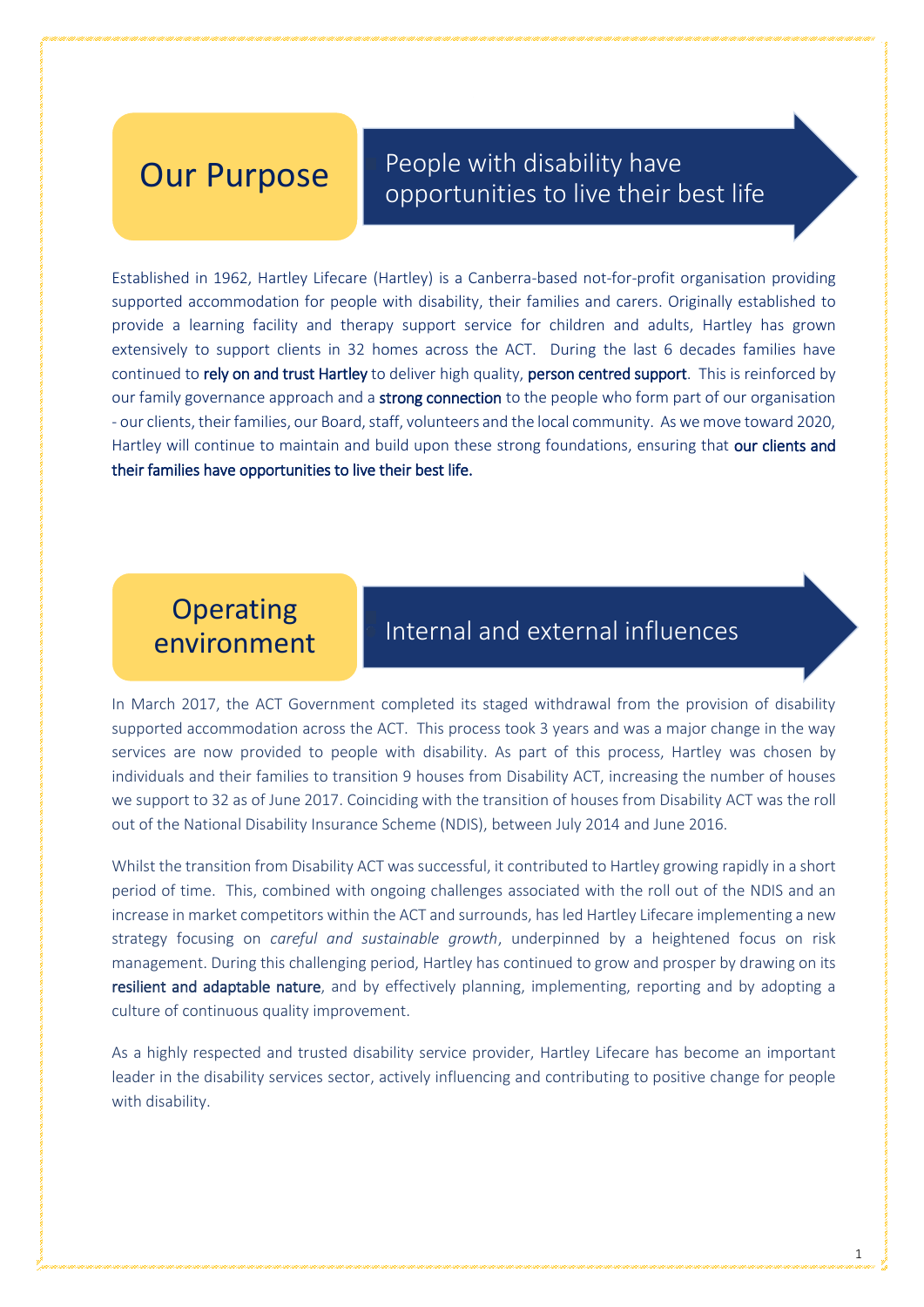

### Our Strategic Goals

## Goal 1 **• Client needs are met**

#### Our clients receive appropriate support

Providing our clients and their families with high quality, safe, reliable and personalised support is Hartley Lifecare's main objective. Each of our clients, together with their families have entrusted Hartley to provide them with appropriate support. This includes assisting our clients to address the challenges faced by people with disability, both now and into the future, and providing them with the chance to participate meaningfully in everyday life. We deliver this through our unique person centered approach that has been central to the Hartley Lifecare philosophy for close to 60 years. This is reinforced by our commitment to the National Standards for Disability Services (NSDS), applying the family governance model around decision making, recruiting and retaining a dedicated and talented team of staff and volunteers, and accepting each individual as an important member of the Hartley Lifecare family. Alongside our core business of providing long term supported accommodation for people with disability, Hartley Lifecare will be responding to the community demand for respite services by increasing the number of respite beds available at Hartley owned facilities by 2020.

#### Our facilities are appropriate

At Hartley Lifecare, we embrace the principle that the houses we provide support are our clients' 'homes'. Accordingly, each home is therefore unique and personalised. We ensure that our homes are accessible, safe, comfortable and compliant with relevant housing standards and legislation. We achieve this through strong and consultative relationships with our clients, their families, tenant management services, landlords and continually look at ways to improve access and independence through the use of assistive technology, innovation, and contemporary design. This commitment will be realised through the redevelopment of Hartley Court over the next 3 years.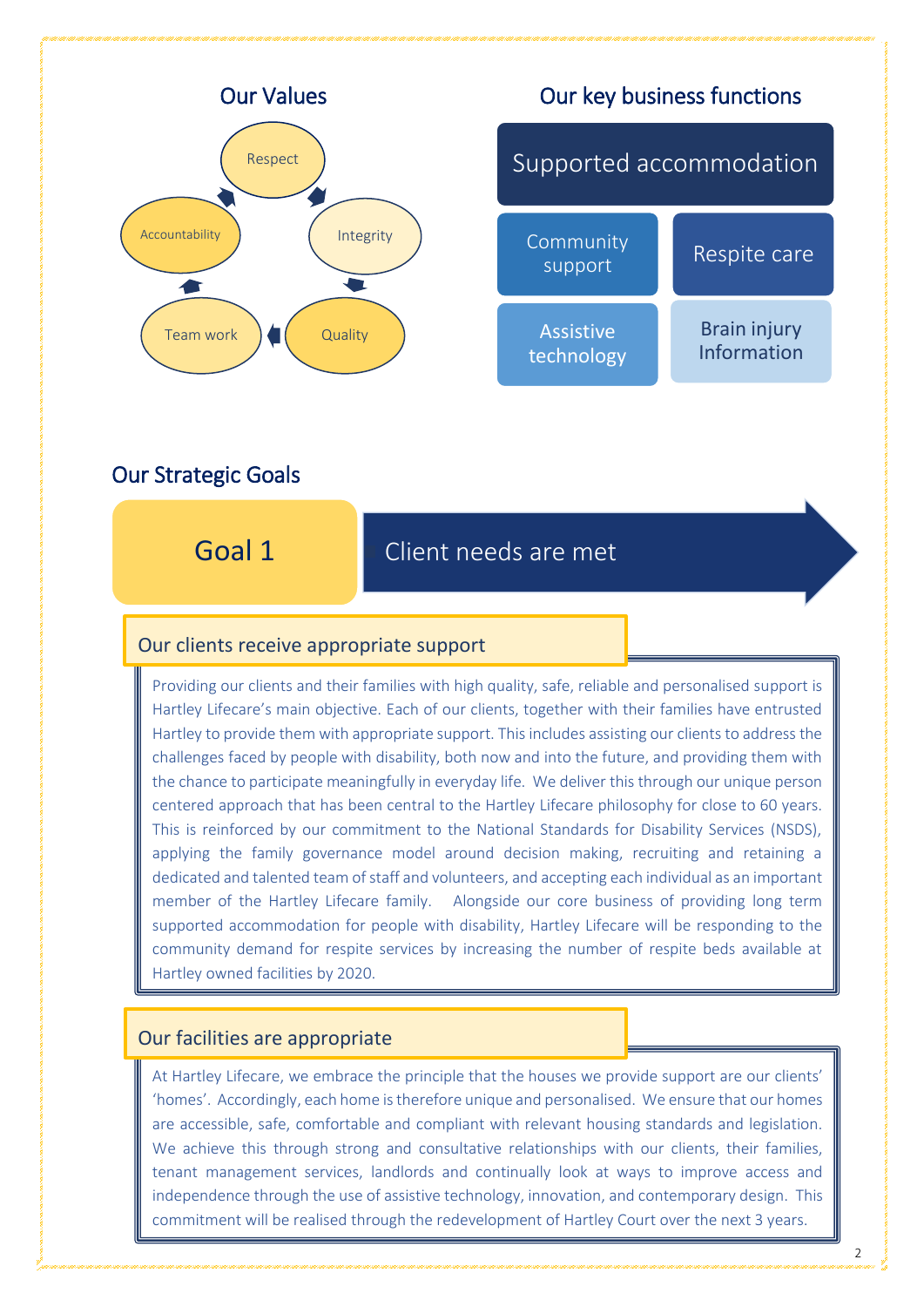## Goal 2 **• Financial viability**

#### Our core funding is secure

As a resilient leader in this sector, we will continue to work with the NDIS to overcome identified challenges and together with other service providers, ensure that our clients and other people with disability across Canberra and Australia as a whole, receive appropriate funding to facilitate choice and control. As over 85% of Hartley Lifecare's funding is obtained through the NDIS, our key focus is to maintain, build and strengthen our engagement with the National Disability Insurance Agency (NDIA) and relevant stakeholders.

#### We are financially stable

Hartley Lifecare prides itself on its ability to remain financially stable and resilient to environmental influences and challenges, including, but not limited to the transition to the NDIS, rapid growth and an ever-increasing competitive market. We achieve this through our excellent reputation, a strong governance framework and an adherence to best practice financial management. This includes effectively budgeting, analysing, reporting, applying a strong focus on cash flow management and working with the NDIS to improve processes.

#### Strategies are in place to diversify our income

For close to 60 years, Hartley Lifecare's successful funding diversification strategies have been integral to the provision of enriching opportunities and activities for our clients. Up to 7% of our funding is derived from fundraising activities, including the monthly Hartley Hall Markets and hosting 2 signature events - the annual Hartley cycle challenge and HART.R8 for Hartley. These activities will be supported by new fundraising initiatives and through an effective long term investment strategy.

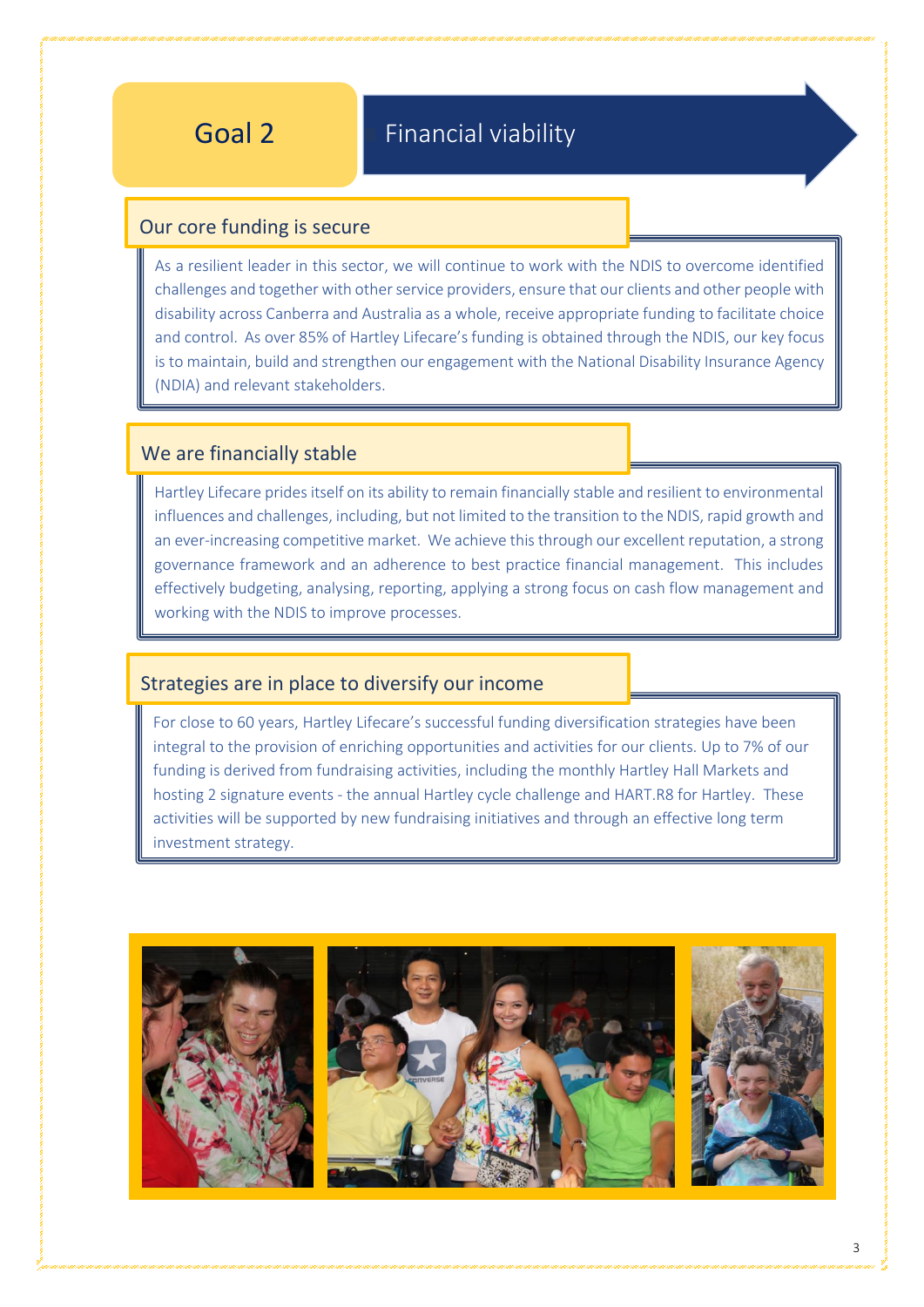## Goal 3 **• Sustainable growth**

#### We have reach and standing in the community

Hartley Lifecare has been an integral part of the Canberra community for close to 6 decades, providing much needed support to children and adults with disability and their families. Families have learned they can rely on and trust Hartley to deliver the support they need, especially during any challenges that may arise. Subsequently, Hartley has grown and emerged as a leader in the local disability services sector, attracting ongoing support from individuals, groups and local businesses. This support has contributed enormously to Hartley's success over the years and has enabled us to build on the work that we do and influence positive change for our clients and other people with disability.

#### Risk is managed effectively

At Hartley Lifecare we understand that the effective management of risk is essential in the pursuit of our goals and objectives, along with satisfying the needs of our stakeholders, especially our clients and their families. We achieve this through our Risk Management Framework, incorporating a Risk Management Policy, a Risk Assessment Plan and a Risk Register. These tools, along with our risk appetite are regularly monitored by the Board and senior management and risk awareness forms part of our everyday work and is incorporated into ongoing training for our staff.

#### Our planning is successful

Much of Hartley Lifecare's success can be attributed to effective planning, taking into consideration our strengths, weaknesses, opportunities and threats. Through an effective planning framework we allocate resources efficiently and respond appropriately to change and challenges as they arise. Our Board is responsible for strategy, whilst our CEO and Management Team develops a correlating Business Plan. Project and work planning aligns with our Business Plan. All planning processes link back to our strategic goals. We continually measure our planning success through regular evaluation and reporting.

| <b>Strategic Plan</b> |              |                         | <b>Business Plan</b>                        |                    |           |
|-----------------------|--------------|-------------------------|---------------------------------------------|--------------------|-----------|
| Purpose               | <b>Goals</b> | <b>Key Result Areas</b> | <b>Key Performance</b><br><b>Indicators</b> | Action<br>Planning | Reporting |

Hartley Lifecare's Planning Framework 2017 - 2020